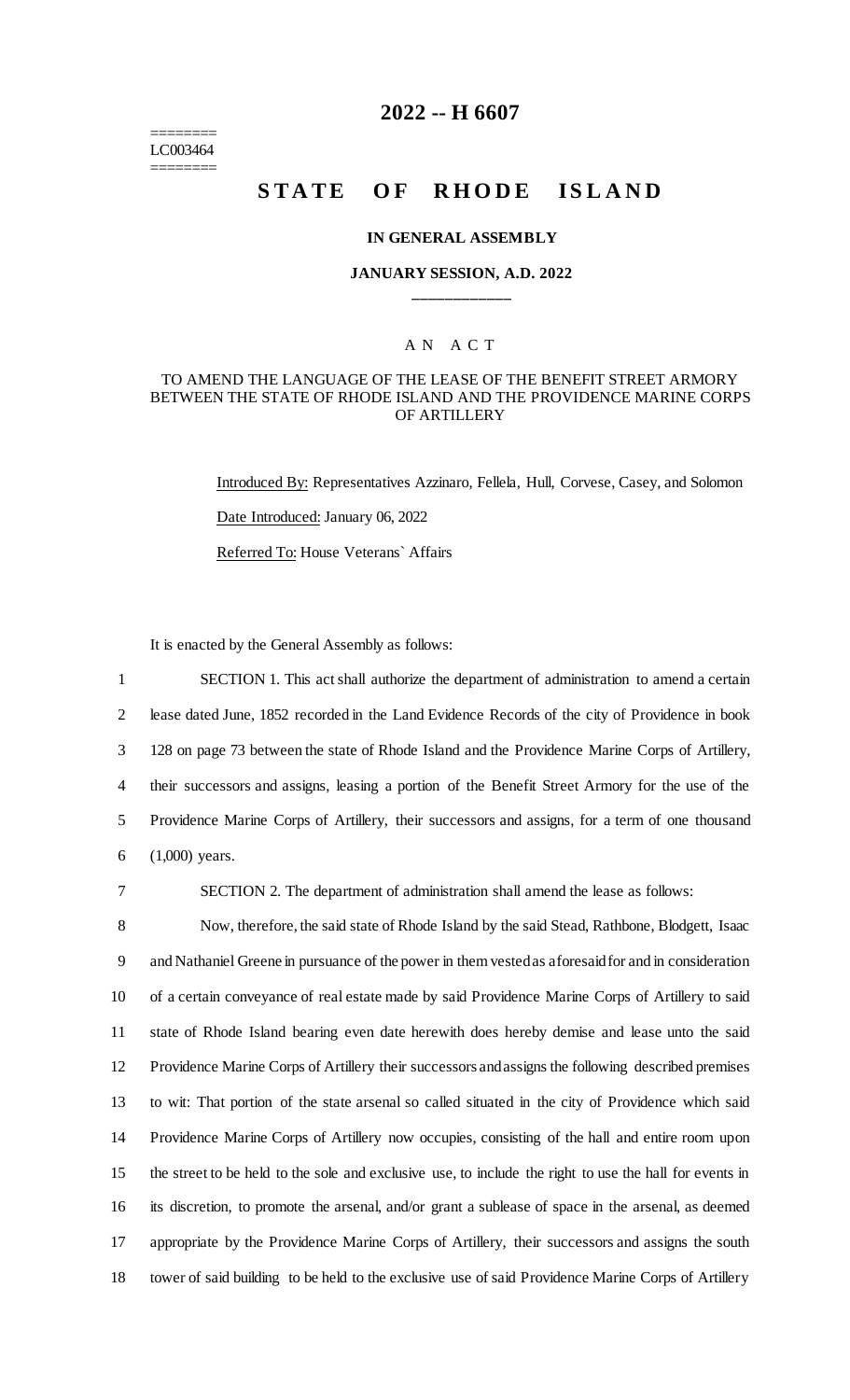- 1 their successors and assigns as a flag and storage room and for other purposes.
- 2 SECTION 3. This act shall take effect upon passage.

======== LC003464 ========